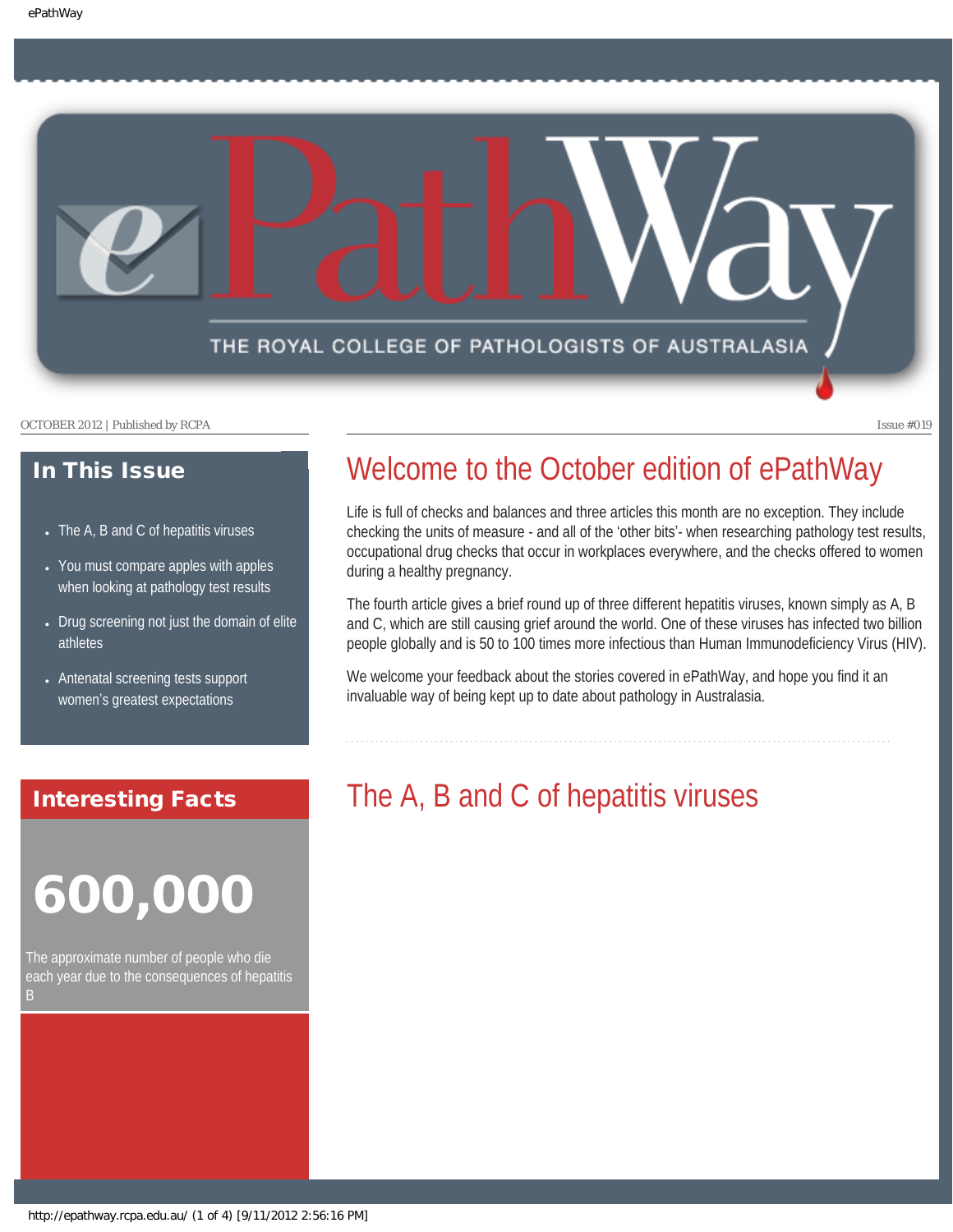# 179

The number of countries which vaccinate infants against hepatitis B as part of their vaccination schedules as of July 2011 (compared with just 31 countries in 1992)

# 350,000

The approximate number of people who die every year from hepatitis C–related liver diseases

### Important Message

<span id="page-1-0"></span>

has an important message for you. [Click to see](http://epathway.rcpa.edu.au/notice.html) [the message!](http://epathway.rcpa.edu.au/notice.html)

### Suggest to a friend

Know someone who might be interested in this website? Why not [suggest the website](mailto:?Subject=I%20think%20you%20should%20read%20this%20Newsletter=
http://epathway.rcpa.edu.au/index.html) to them.

### Previous Editions

Did you miss something from last month? You can view our [previous editions](#page-4-0) at any time.

<span id="page-1-1"></span>



Hepatitis is often lumped together as one disease, yet most infections are caused by three different viruses known simply as hepatitis A (HAV), hepatitis B (HBV) and hepatitis C (HCV). All three have different causes, infection rates and treatment options, two of them have a vaccine and one affects about two billion people globally

[read more »](#page-6-0)

# You must compare apples with apples when looking at pathology test results

When it comes to pathology test results it's important to compare apples with apples. Take cholesterol<sup>[\[1\]](#page-10-0)</sup>. In Australia and New Zealand it is measured in millimoles per litre (mmol/L), but it is also measured in milligrams per deciliter or 100 ml (mg/dL) in countries such as America. But what if you didn't even notice what unit it was reported in to begin with?



[read more »](#page-9-0)

# Drug screening not just the domain of elite athletes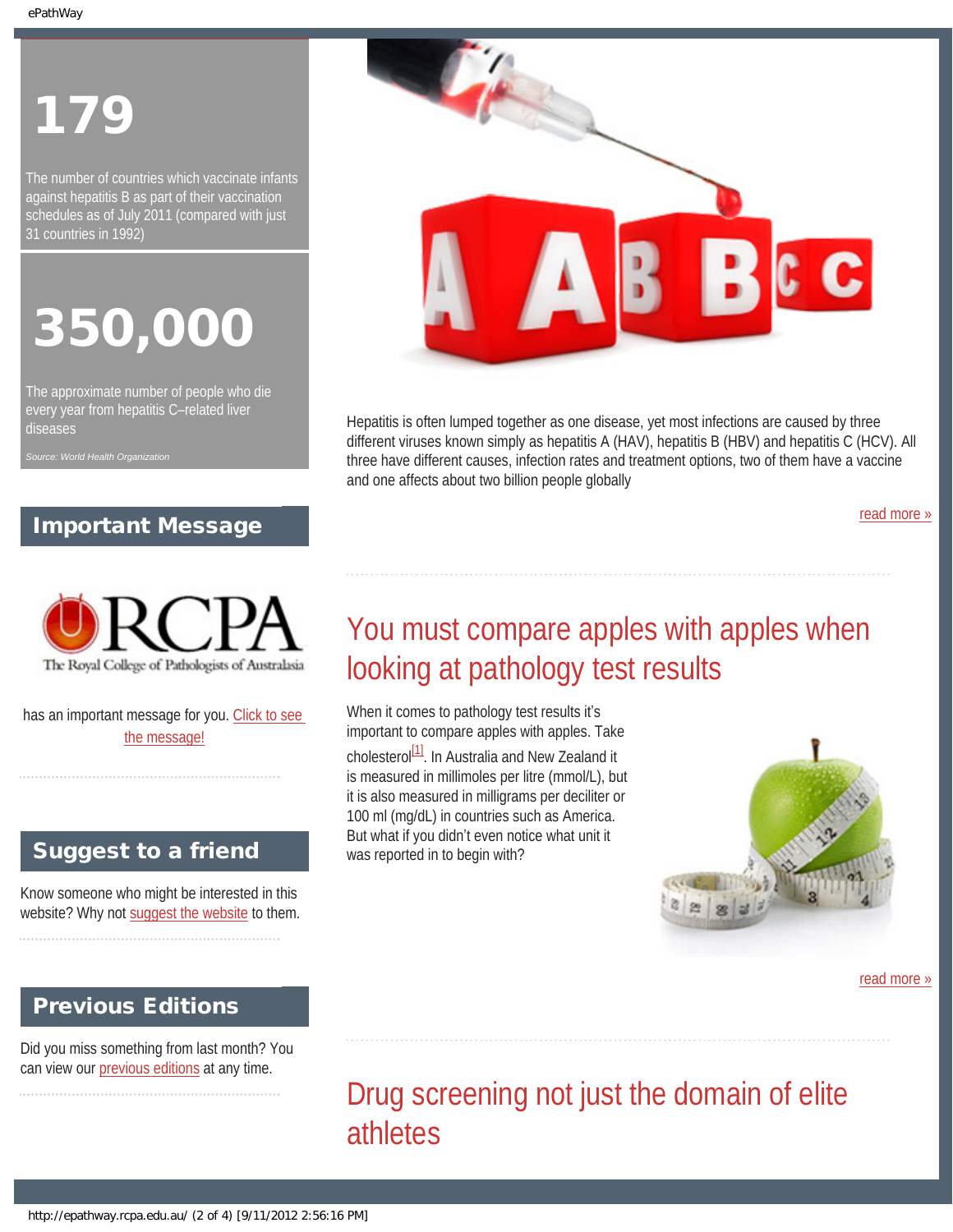### Subscribe Now!

Subscription is easy! Simply fill in our [subscription form.](http://epathway.rcpa.edu.au/subscription.html)

### Links

[RCPA Manual](http://rcpamanual.edu.au/)

<span id="page-2-0"></span>[LabTest Online](http://www.labtestsonline.org.au/)

The first image that pops into most people's minds when you mention drug screening is elite athletes being tested for illicit performanceenhancing drugs. But more tests to check for performancedestroying drugs take place in workplaces all over Australia and New



Zealand every week in the name of workplace safety.

### [read more »](#page-11-0)

# Antenatal screening tests support women's greatest expectations

Being pregnant in today's information age has its pros and cons. Information at our fingertips makes research easier but there are also thousands of horror stories on the Internet recording what can go wrong. The real story is that approximately 95 percent of pregnancies progress normally with no complications and there are antenatal screening tests available to monitor the health of both mother and child.



#### [read more »](#page-13-0)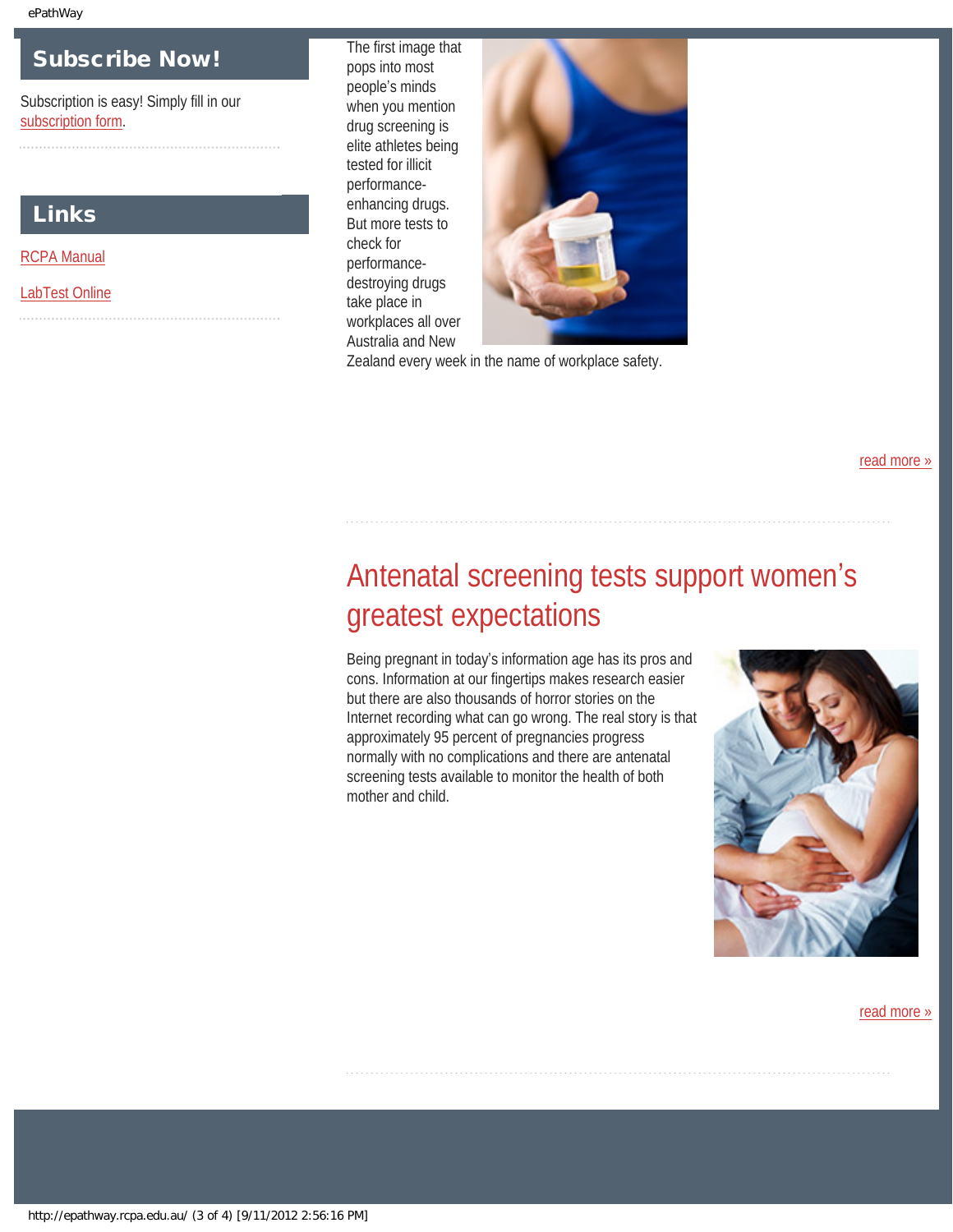### Copyright © 2012 The Royal College of Pathologists of Australasia

RCPA - Durham Hall - 207 Albion St Surry Hills NSW 2010 AUSTRALIA | (+61) 2 8356 5858 | [www.rcpa.edu.au](http://www.rcpa.edu.au/)

[Privacy Policy](http://www.rcpa.edu.au/Privacy.htm) | [Legal](http://www.rcpa.edu.au/Legal.htm) | Disclaimer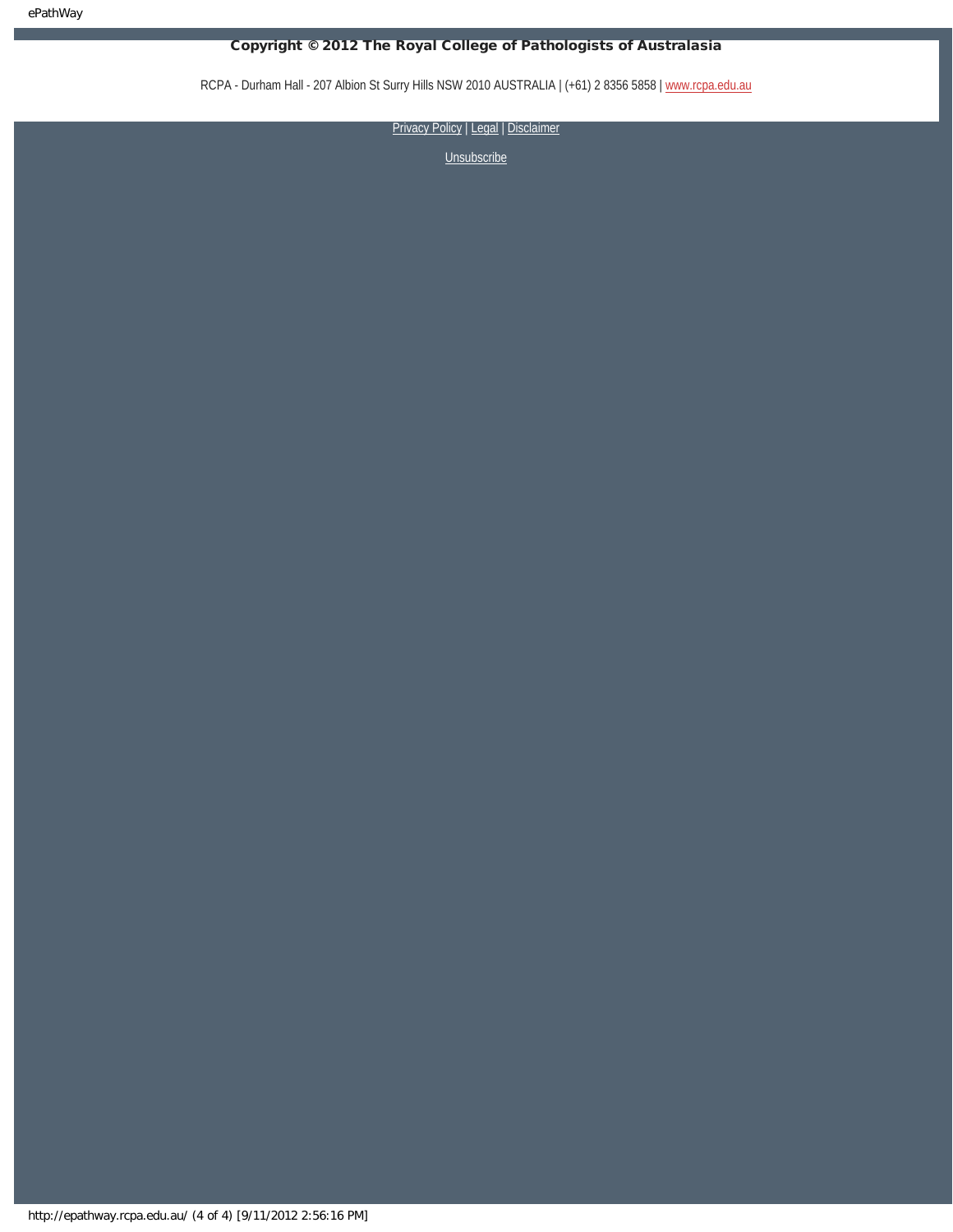<span id="page-4-0"></span>

Published by RCPA

## Previous Editions



SEPTEMBER 2012 | PUBLISHED BY **RCPA** 

ISSUE#018

### **IN THIS ISSUE**

- Experts make their position clear on early detection of diabetes
- Vaccine research coughs up some surprises
- · Syphilis is still standing

#### [018 - September 2012](http://epathway.rcpa.edu.au/previous/018_0912.pdf)

[017 - August 2012](http://epathway.rcpa.edu.au/previous/017_0812.pdf)

### Welcome to the September edition of ePathWay

When it comes to medicine the truth is often stranger than fiction. But it was still a surprise when a cow turned up in New Zealand with an unusual strain of tuberculosis (TB) and an even more unusual source of the infection. A scientist from AgResearch filled us in on this case, and it's an eye opener.

We also take a closer look at syphilis which is springing up again,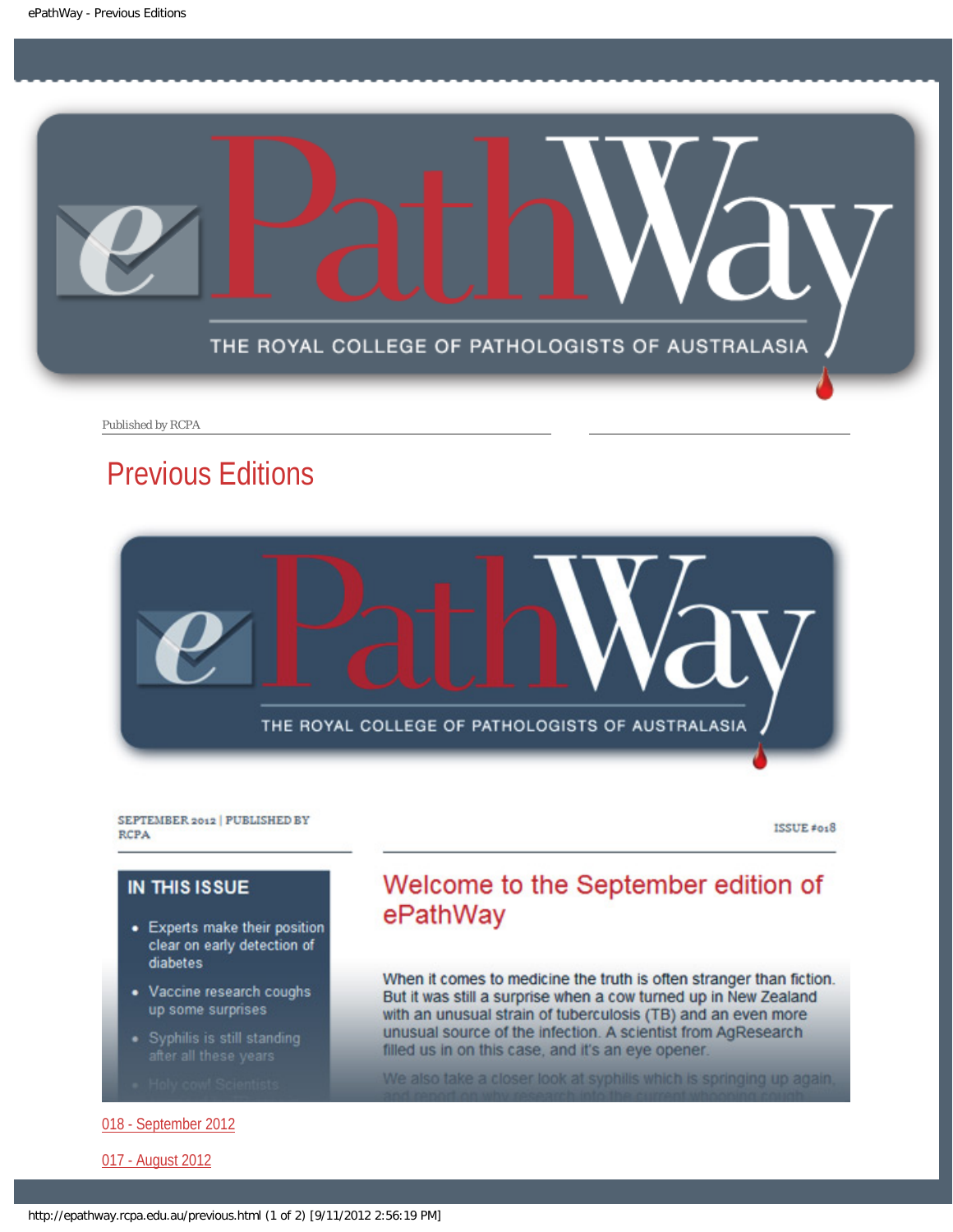| 016 - July 2012                  |  |  |
|----------------------------------|--|--|
| 015 - June 2012                  |  |  |
| 014 - May 2012                   |  |  |
| 013 - April 2012                 |  |  |
| 012 - March 2012                 |  |  |
| 011 - February 2012              |  |  |
| 010 - December 2011/January 2012 |  |  |
| 009 - November 2011              |  |  |
| 008 - October 2011               |  |  |
| 007 - September 2011             |  |  |
| 006 - August 2011                |  |  |
| 005 - July 2011                  |  |  |
| 004 - June 2011                  |  |  |
| 003 - May 2011                   |  |  |
| 002 - April 2011                 |  |  |
| 001 - March 2011                 |  |  |

[« Back to Home Page](http://epathway.rcpa.edu.au/index.html)

### Copyright © 2012 The Royal College of Pathologists of Australasia

RCPA - Durham Hall - 207 Albion St Surry Hills NSW 2010 AUSTRALIA | (+61) 2 8356 5858 | [www.rcpa.edu.au](http://www.rcpa.edu.au/)

[Privacy Policy](http://www.rcpa.edu.au/Privacy.htm) | [Legal](http://www.rcpa.edu.au/Legal.htm) | Disclaimer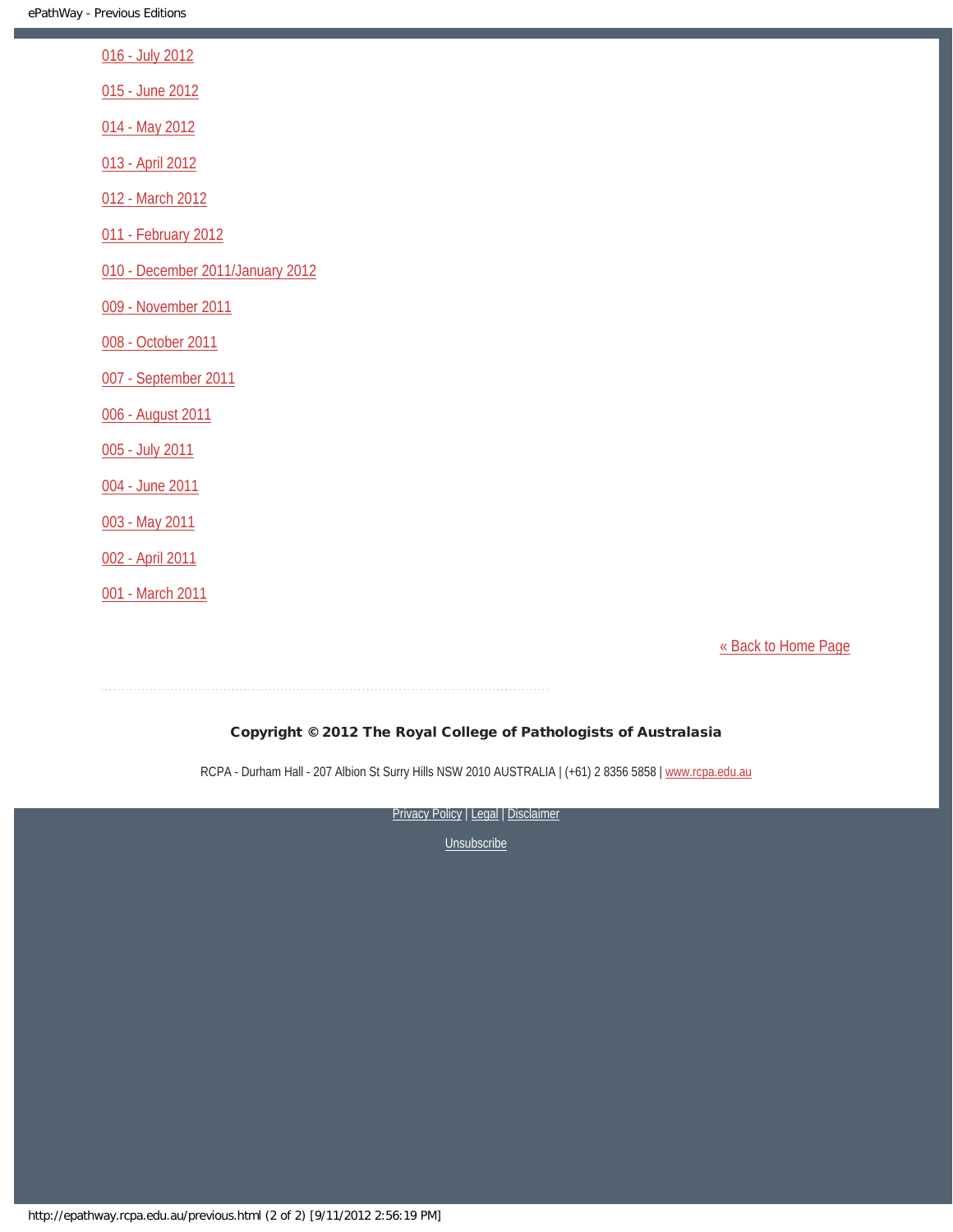<span id="page-6-0"></span>

# The A, B and C of hepatitis viruses



Hepatitis is often lumped together as one disease, yet most infections are caused by three different viruses known simply as hepatitis A (HAV), hepatitis B (HBV) and hepatitis C (HCV). All three have different causes, infection rates and treatment options, two of them have a vaccine and one affects about two billion people globally.

The least troublesome of these viruses is HAV. Dr Gillian Wood, Clinical Microbiologist and Infectious Diseases Physician at Austin Health in Melbourne, says it is normally acquired through ingesting food contaminated with the hepatitis A virus.

"It often causes acute hepatitis which usually resolves itself and the person gets better, but the virus, which is present in a person's faeces, can be passed on to others if their hands become contaminated after using the toilet."

Next along in order of impact is HCV which is acquired through direct blood-to-blood contact such as when intravenous needles are shared. This is the most common way it is contracted in Australia and New Zealand.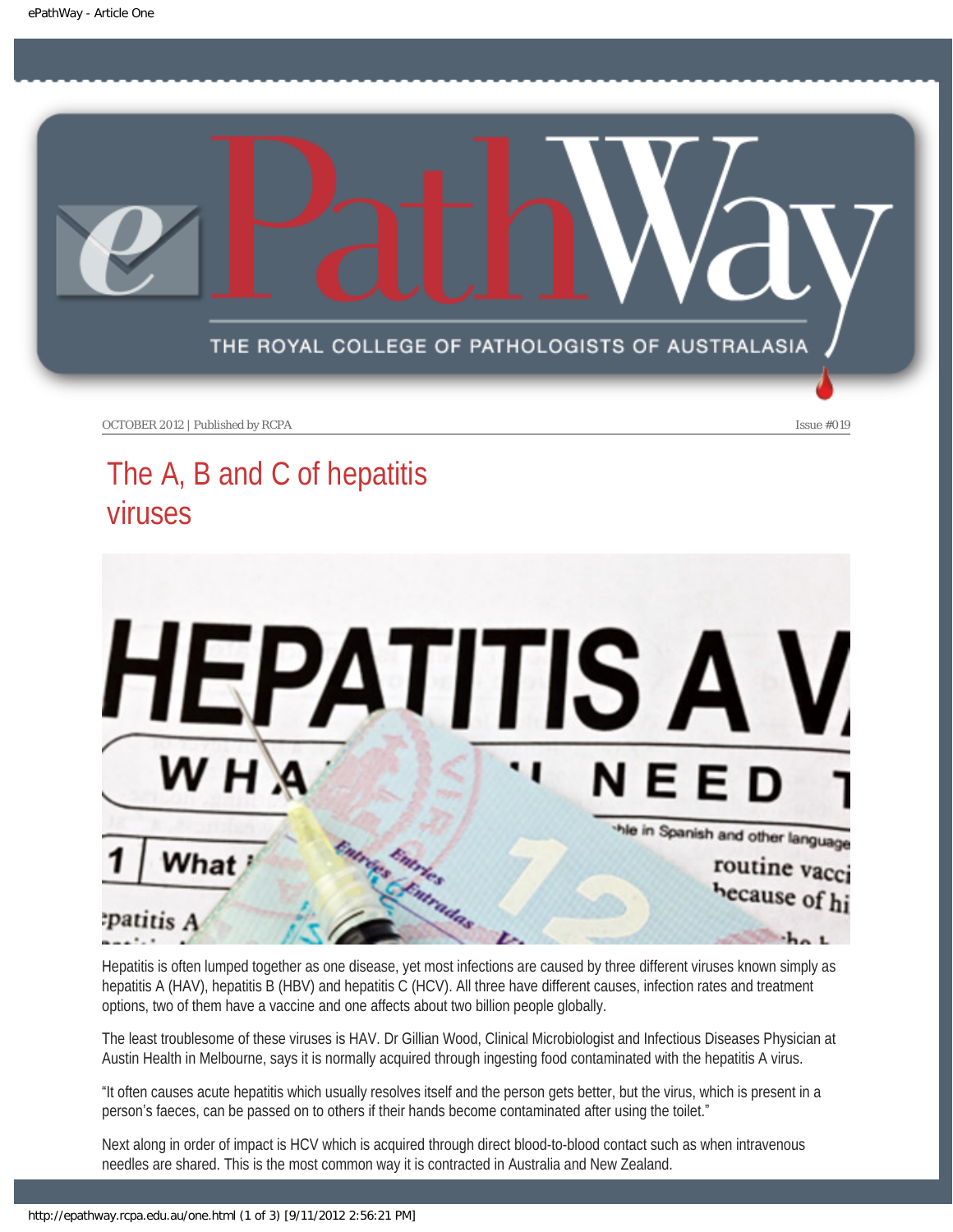"It used to be transmitted through blood transfusions and during organ transplantations, but there is now a pathology test for hepatitis C antibodies so this rarely happens anymore," explains Dr Wood.

She says people in poorer countries also contract HCV when vaccination needles and intravenous cannulas are reused, or when surgical instruments are not sterilised properly.

"There are also low levels of the hepatitis C virus in body fluids such as vaginal fluids, semen and saliva. People can become infected during sex, pregnancy and birth, or through living with a hepatitis C carrier, but these risks are very low."

Dr Wood says 20 percent of people infected with HCV clear the virus themselves, while 80 percent go on to have a chronic infection and risk developing chronic active hepatitis, cirrhosis of the liver and hepatocellular carcinoma (HCC). But there is a brighter side.

"Treatments for this virus are continually improving due to improved antiviral drugs. At least 60 percent of people are cured of the virus which stops any liver damage and the risk of hepatocellular carcinoma."

Hepatitis B has the worst reputation of all three viruses for good reasons. It is present in most body fluids in infected people, especially vaginal secretions and semen, and is transmitted to others in the same ways as HCV, but it can also carry a high risk of being passed from mother to baby during pregnancy and birth (known as vertical transmission).

"If a baby contracts hepatitis B from their mother they have a 90 percent chance of becoming chronically infected with no symptoms of acute infections," explains Dr Wood. "This is the way most people become infected in Asia and in the poorer parts of Europe."

If a person acquires HBV as an adult, then Dr Wood says they have a five percent chance of developing chronic hepatitis B and risk developing chronic active hepatitis, cirrhosis of the liver and HCC. There is no curative treatment for this virus either.

"There are antiviral drugs which usually only suppress the virus and minimise the infection and chronic liver damage, but they don't cure it or reduce the risk of developing hepatocellular cancer."

Diagnosis of all three viruses is via a blood test, while two out of the three have a vaccine.

"Hepatitis A and B have a stable outer protein coat which covers the virus," explains Dr Wood. "We inoculate people with parts of this outer coat which creates good antibodies to prevent infection."

To prevent vertical transmission of HBV in Australia and New Zealand, babies are vaccinated at birth against hepatitis B, and then again later in childhood. In cases where the mother is a known carrier of the virus, the baby is also given hepatitis B immunoglobulin to reduce the risk of infection.

Dr Wood says HCV does not have a vaccine because the virus is constantly changing its outer coat making it difficult to extract a stable part to use in a vaccination.

The two hepatitis vaccines are important because the stats on these viruses also paint a sobering picture. About two billion

<span id="page-7-1"></span>people globally are infected with HBV and it is 50 to 100 times more infectious than Human Immunodeficiency Virus (HIV)<sup>[\[1\]](#page-7-0)</sup>. HAV infects about 1.4 million people each year, while around 150 million people are chronically infected with HCV. That's a huge impact for viruses simply known as A, B and C.

#### <span id="page-7-0"></span>[\[1\]](#page-7-1) HIV is covered in [ePathWay Issue #005](http://epathway.rcpa.edu.au/previous/005_0711.pdf)

#### [« Back to Home Page](http://epathway.rcpa.edu.au/index.html)

#### Copyright © 2012 The Royal College of Pathologists of Australasia

RCPA - Durham Hall - 207 Albion St Surry Hills NSW 2010 AUSTRALIA | (+61) 2 8356 5858 | [www.rcpa.edu.au](http://www.rcpa.edu.au/)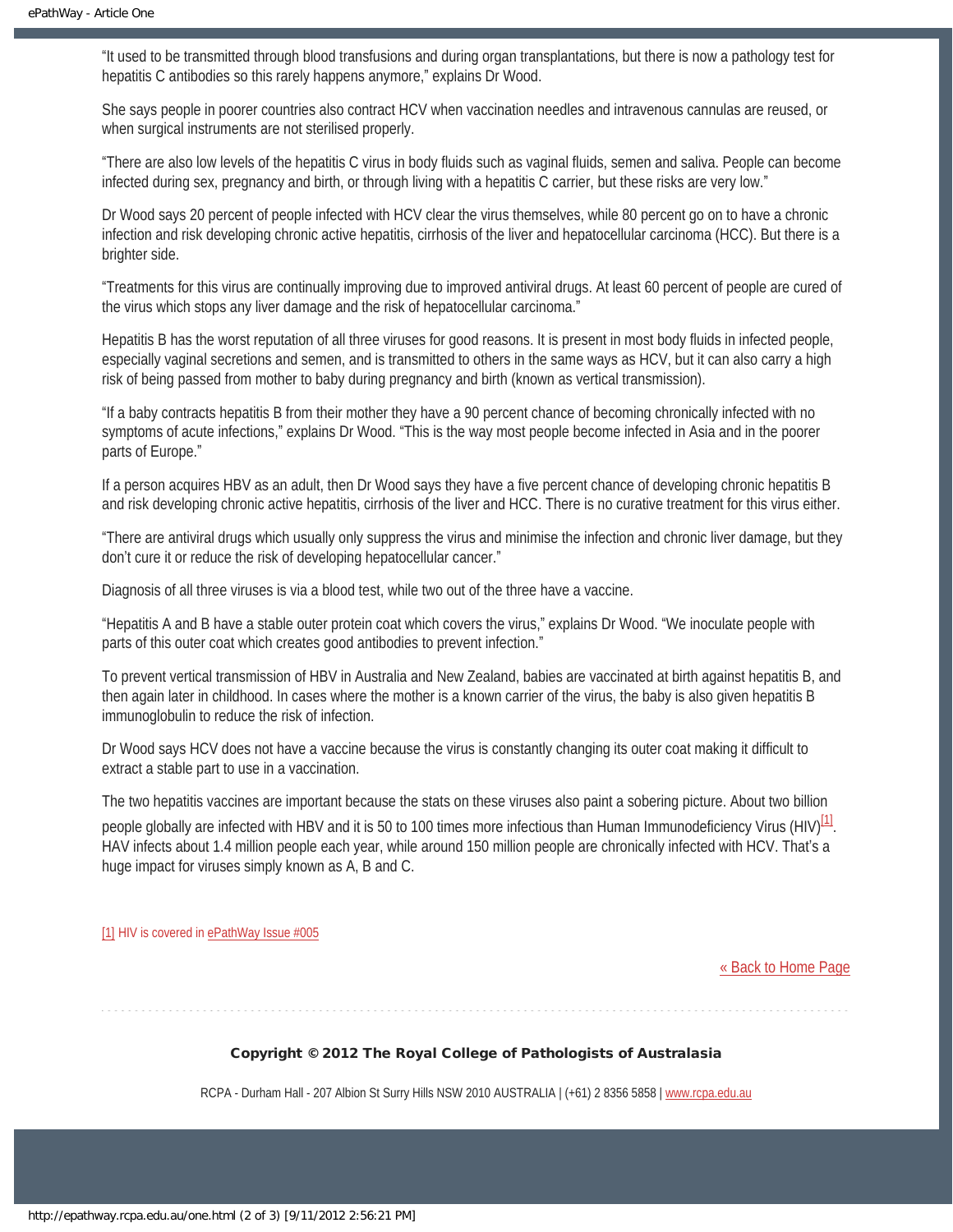[Privacy Policy](http://www.rcpa.edu.au/Privacy.htm) | [Legal](http://www.rcpa.edu.au/Legal.htm) | Disclaimer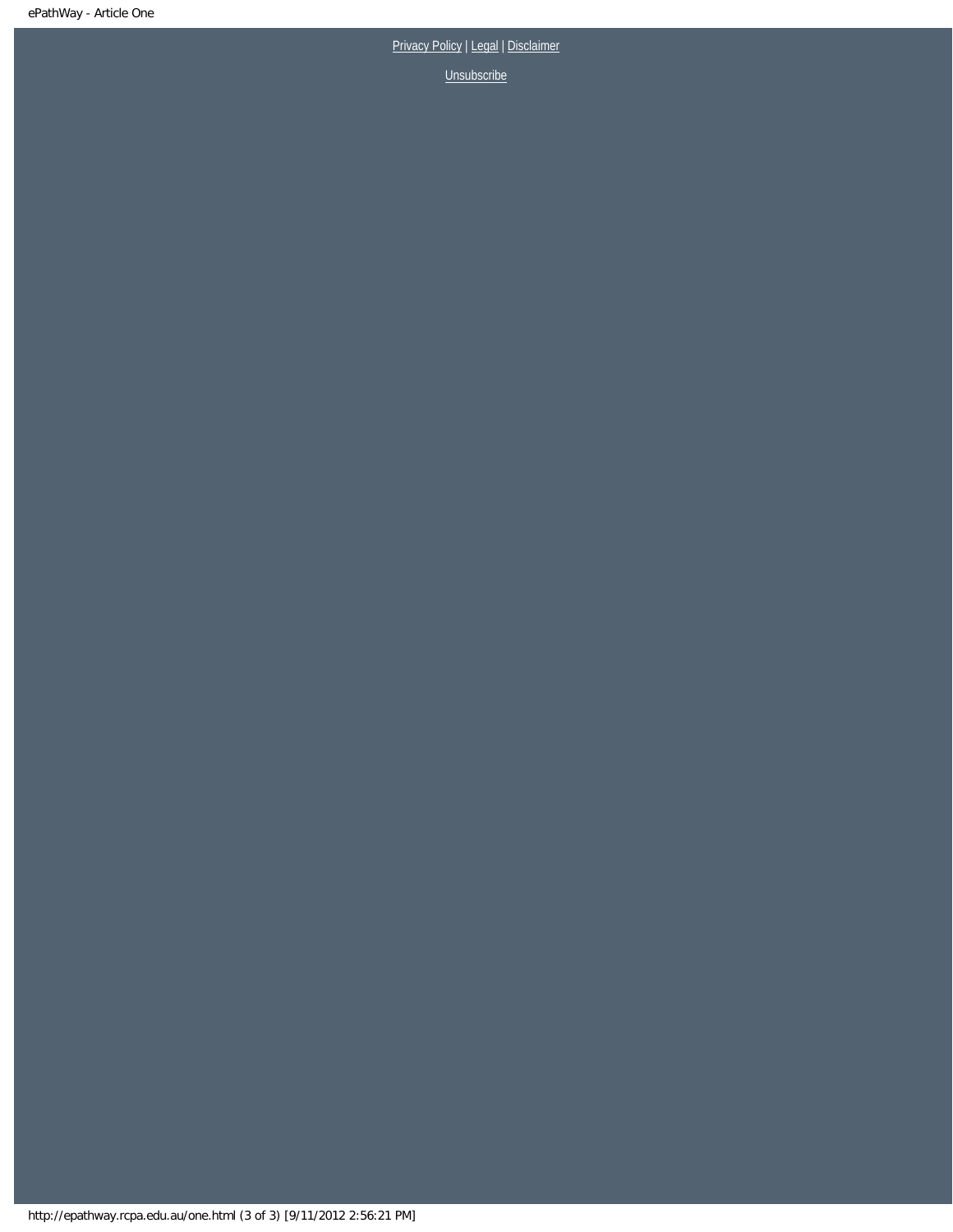<span id="page-9-0"></span>

# You must compare apples with apples when looking at pathology test results



<span id="page-9-1"></span>When it comes to pathology test results it's important to compare apples with apples. Take cholesterol<sup>[1]</sup>. In Australia and New Zealand it is measured in millimoles per litre (mmol/L), but it is also measured in milligrams per deciliter or 100 ml (mg/ dL) in countries such as America. But what if you didn't even notice what unit it was reported in to begin with?

"No number means anything without a unit," explains Professor Michael Legg from the Centre for Health Informatics and eHealth Research at the University of Wollongong. "It is important that numbers on pathology reports are not separated from the units or the reference intervals related to them."

Prof Legg, who is also a Fellow of the Faculty of Science of the Royal College of Pathologists of Australasia (RCPA), says there are many places where consumers can get tripped up if they are searching the Internet for information about test results.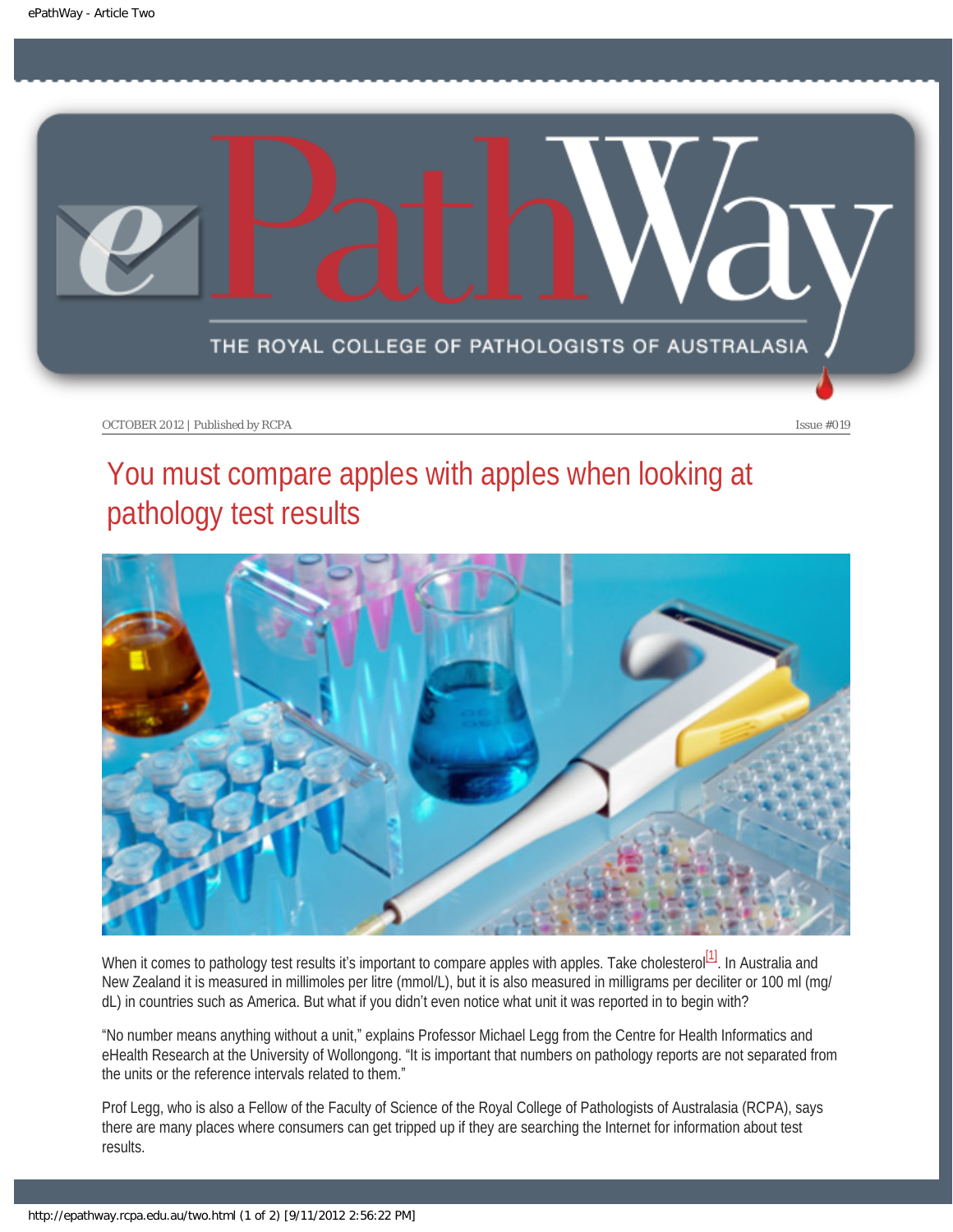"They need to be aware that they must keep all the important bits that go with the number including the decimal point, multipliers, units and reference intervals."

The multipliers are an abbreviated way to write large numbers. For example, instead of writing 1,000,000,000,000 red blood cells per litre, it is abbreviated to x1012/L. The system of measurement will determine the appropriate unit to be used such as molar (mmol/L) or mass (mg/dL), while the reference interval helps with describing what might be expected in a similar group of well people. For example, the reference interval for total cholesterol is recommended by the National Heart Foundation of Australia to be less than 4.0 mmol/L.

Now, let's say a person is told their cholesterol level is 12 – with no unit of measure mentioned - and they are in a high risk category for heart disease. And let's say that person went home and looked up cholesterol levels on the Internet and discovered the optimum goal is to have a cholesterol level less than 150! Eureka! "What was my doctor worried about?"

However, the devil is in the detail. Their level was measured in mmol/L while the level on the Internet site was recorded in mg/ dL. They didn't notice this difference in units of measure and celebrated with a hamburger and fries and a cheesecake chaser!

So, why doesn't everyone just report their results with the same units of measure?

"There has historically been tension between our British heritage and the medical research generated by America," explains Prof Legg. "The weight of research activity influences the units used but it's more complicated than that."

Within our own coastlines, the Royal College of Pathologists of Australasia (RCPA) began the move to the International System of units (SI) in the early 1970's and a College policy for uniform practice was published in 1986.

"However, often for good reason, not all tests have SI units and not all laboratories report in the same units for tests," explains Prof Legg. "When patients do their own research on search engines that reach all corners of the globe it gets even more complicated and so they need to be extra vigilant."

Comparing apples with apples is a good start, but Prof Legg says there are other variables that can change the type of information related to a simple number. Results can differ based on things like gender, time of day, medications and whether a person is fasting or not. There are also technical reasons why some tests can be compared and others can't between laboratories, and why apparently similar tests must have different units. The lab a person goes to can make a difference

<span id="page-10-2"></span>especially when results are put together as in cumulative results.  $2$ 

"Interpreting results is complex but it's important to remember that no number means anything without a unit, and if a person is cutting and pasting results they need to make sure they don't leave any important bits behind," he says.

Those important bits are the number and its decimal point, the multipliers, units and reference intervals and any comment that might go with the result. And if you take these into account you are on the right track to comparing apples with apples, and it's less likely to all go pear-shaped.

<span id="page-10-0"></span>[\[1\]](#page-9-1) This topic is covered in [ePathWay Issue #006](http://epathway.rcpa.edu.au/previous/006_0811.pdf)

<span id="page-10-1"></span>[\[2\]](#page-10-2) This topic is covered in [ePathWay Issue #001](http://epathway.rcpa.edu.au/previous/001_0311.pdf) and in [Pathology - The Facts](http://www.rcpa.edu.au//static/File/Asset%20library/public%20documents/Publications/Fact%20Files/Pathology_FactSheets_4.pdf)

#### [« Back to Home Page](http://epathway.rcpa.edu.au/index.html)

#### Copyright © 2012 The Royal College of Pathologists of Australasia

RCPA - Durham Hall - 207 Albion St Surry Hills NSW 2010 AUSTRALIA | (+61) 2 8356 5858 | [www.rcpa.edu.au](http://www.rcpa.edu.au/)

[Privacy Policy](http://www.rcpa.edu.au/Privacy.htm) | [Legal](http://www.rcpa.edu.au/Legal.htm) | Disclaimer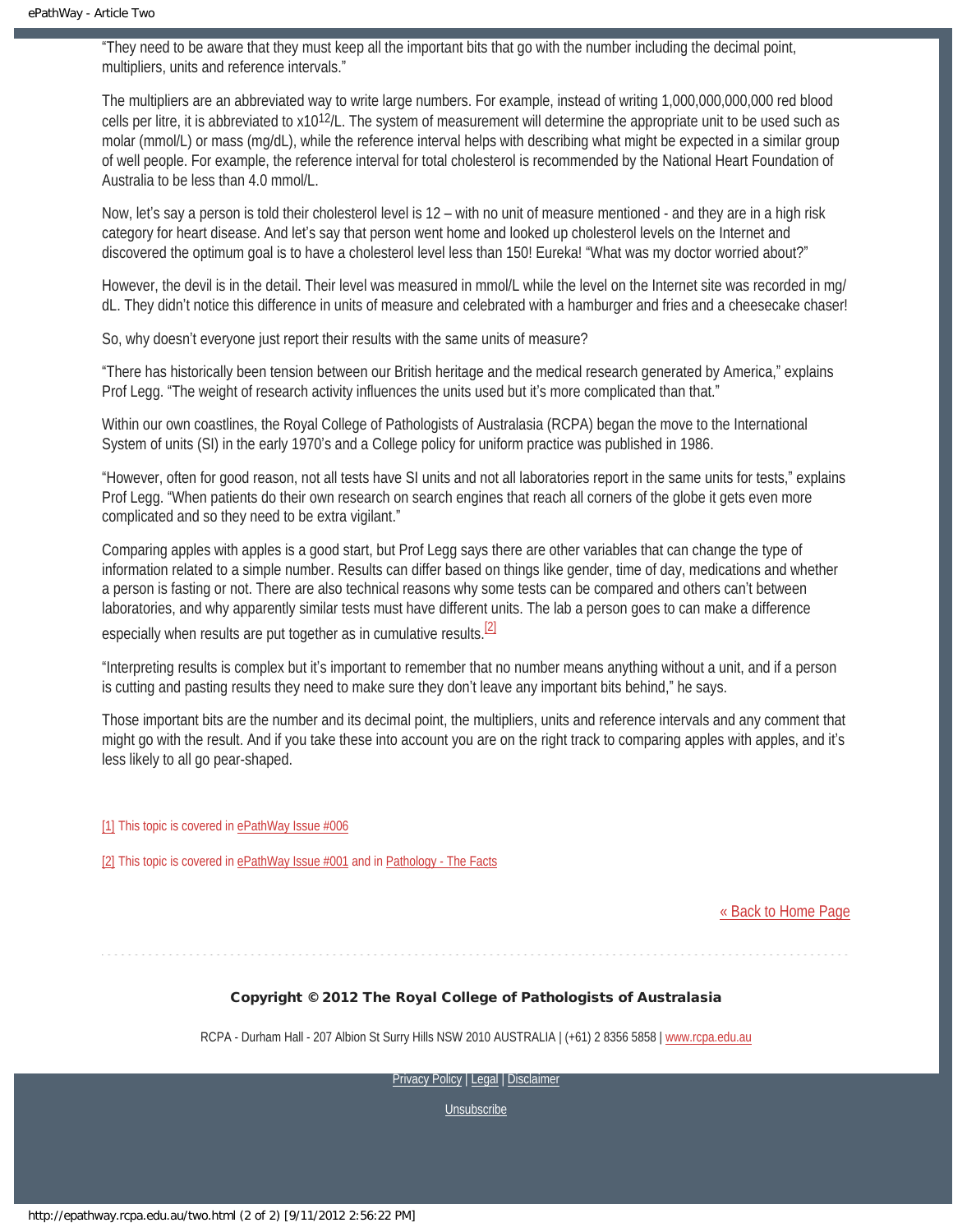<span id="page-11-0"></span>

# Drug screening not just the domain of elite athletes



The first image that pops into most people's minds when you mention drug screening is elite athletes being tested for illicit performance-enhancing drugs. But more tests to check for performance-destroying drugs take place in workplaces all over Australia and New Zealand every week in the name of workplace safety.

"Any company can implement occupational drug screening but you mostly see it in industries with safety risks such as mines, railways and airlines," explains Dr Charles Appleton, Chemical Pathologist at Queensland Medical Laboratory (QML Pathology) in Brisbane. "Having said that, a hairdresser once implemented workplace drug testing after one of her employees cut the top of a client's ear off."

Occupational drug screening involves collecting either a urine or saliva (oral fluid) sample from employees to test for cannabis, opiates (e.g. heroin), cocaine, amphetamines (e.g. speed, ice and some legal prescription drugs) and benzodiazepines $\frac{11}{2}$ (e.g. tranquillisers and sleeping pills).

<span id="page-11-1"></span>Dr Appleton says the results from these screening tests only provide reassurance they are negative, or give an indication of a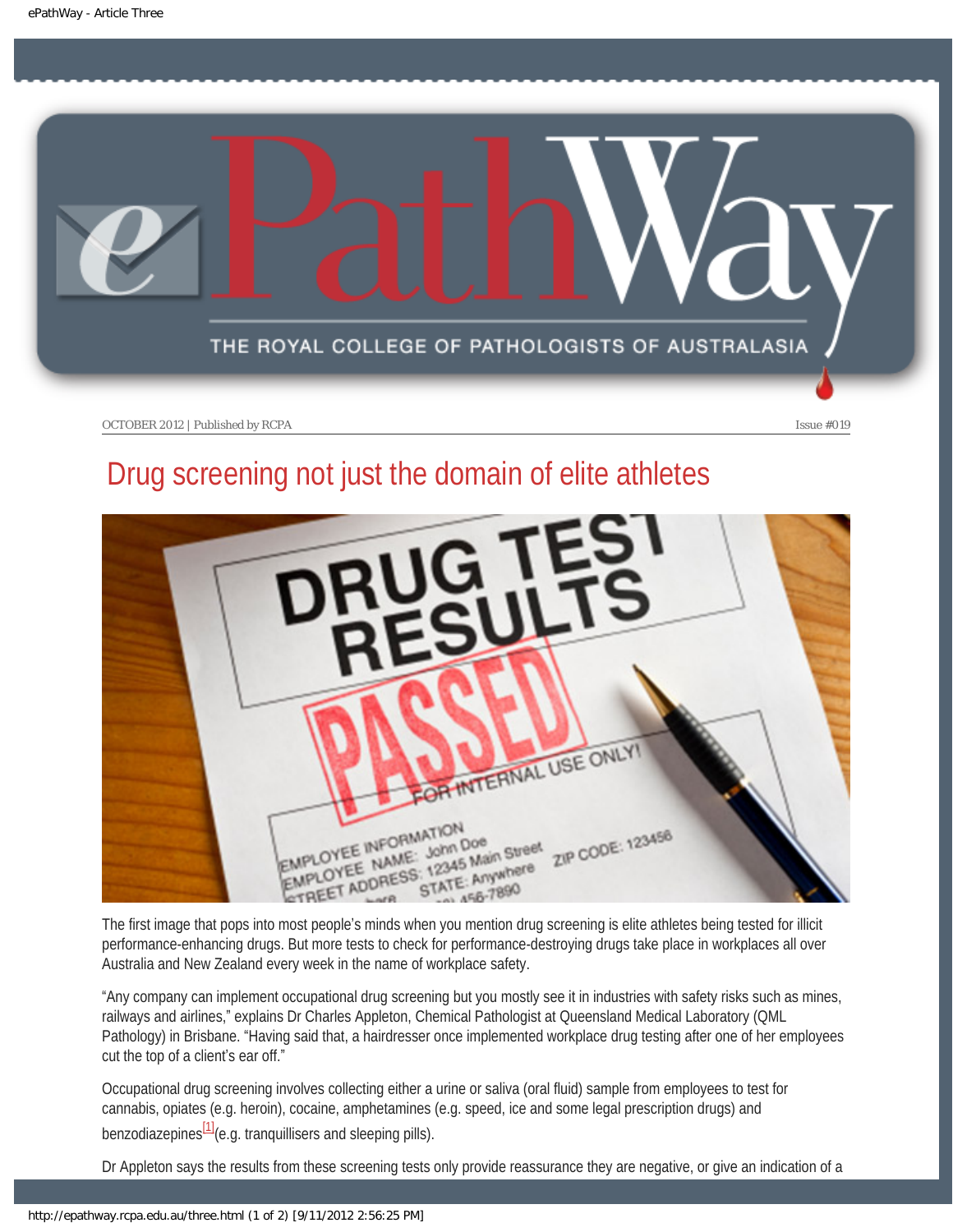'non-negative' result and which drug group it is from, such as an opiate. The sample must be sent to a pathology lab to confirm the specific drug taken.

"It's dangerous to act on unconfirmed screening tests," explains Dr Appleton. "A non-negative result doesn't mean the person has taken an illicit substance. They might have had a benzodiazepine such as Serepax which was legitimately prescribed, but you don't necessarily want them driving a train either!"

According to Dr Appleton, the process of interpreting and acting on results of occupational drug tests can be a minefield.

"Interpreting the result is not an intuitive process. For example, a person who may have legitimately taken codeine for a headache will show up in a screening test as having taken an opiate. The confirmation test will reveal the presence not only of the codeine but also of morphine which is produced from codeine within the body."

Dr Appleton says about half of all screening programs use occupational health physicians who are medical doctors able to accurately interpret the test results, but the other half send the results to human resources-appointed people who may not have any medical training.

"Correctly interpreting the result is critical and people should ring the pathology laboratory and talk to an expert there if they have an issue with a test result," he advises. "I'd rather spend ten minutes on a call with someone discussing results than spend a lot more time preparing for a court case after they have taken inappropriate action based on one of our results."

There are also different timeframes from use to positive result for each sample type. Urine screens detect substances three to four days after the last drug use, while saliva screens can show positive results for six to eight hours after last drug use. But there are exceptions.

"Heavy long term cannabis and benzodiazepine users may show a positive result in a urine test for a couple of weeks after last use because the drug will be present in their body fat."

And how many non-negative results are there? Dr Appleton says his particular laboratory finds less than one percent of all screens are non-negative with saliva tests, while the number from urine tests varies from industry to industry.

"They can range from 14 percent to as high as 50 percent initially, but then the numbers tend to drop back after a while."

So the next time drug allegations in sport make headlines, think of all the drug tests occurring in the background every week in workplaces to ensure workplace safety. And the ramifications of a non-negative test in the workplace can be far greater than losing medals and accolades, and end in more than tears.

<span id="page-12-0"></span>[\[1\]](#page-11-1) Benzodiazepines are only tested in urine samples.

[« Back to Home Page](http://epathway.rcpa.edu.au/index.html)

#### Copyright © 2012 The Royal College of Pathologists of Australasia

RCPA - Durham Hall - 207 Albion St Surry Hills NSW 2010 AUSTRALIA | (+61) 2 8356 5858 | [www.rcpa.edu.au](http://www.rcpa.edu.au/)

[Privacy Policy](http://www.rcpa.edu.au/Privacy.htm) | [Legal](http://www.rcpa.edu.au/Legal.htm) | Disclaimer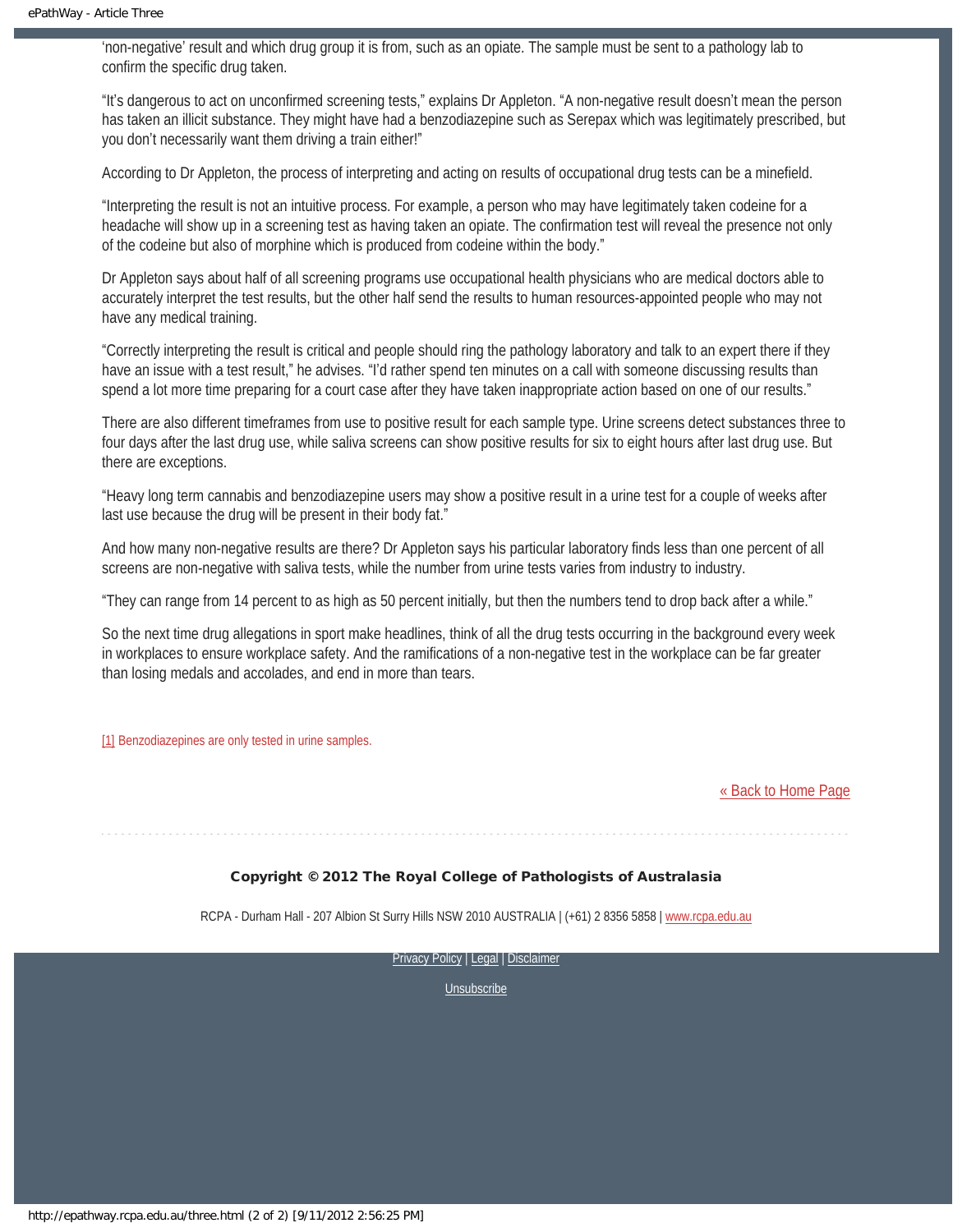<span id="page-13-0"></span>

# Antenatal screening tests support women's greatest expectations



Being pregnant in today's information age has its pros and cons. Information at our fingertips makes research easier but there are also thousands of horror stories on the Internet recording what can go wrong. The real story is that approximately 95 percent of pregnancies progress normally with no complications and there are antenatal screening tests available to monitor the health of both mother and child.

Dr Len Moaven, Clinical Microbiologist from Moaven Partners in Sydney, says antenatal checks in the first trimester routinely